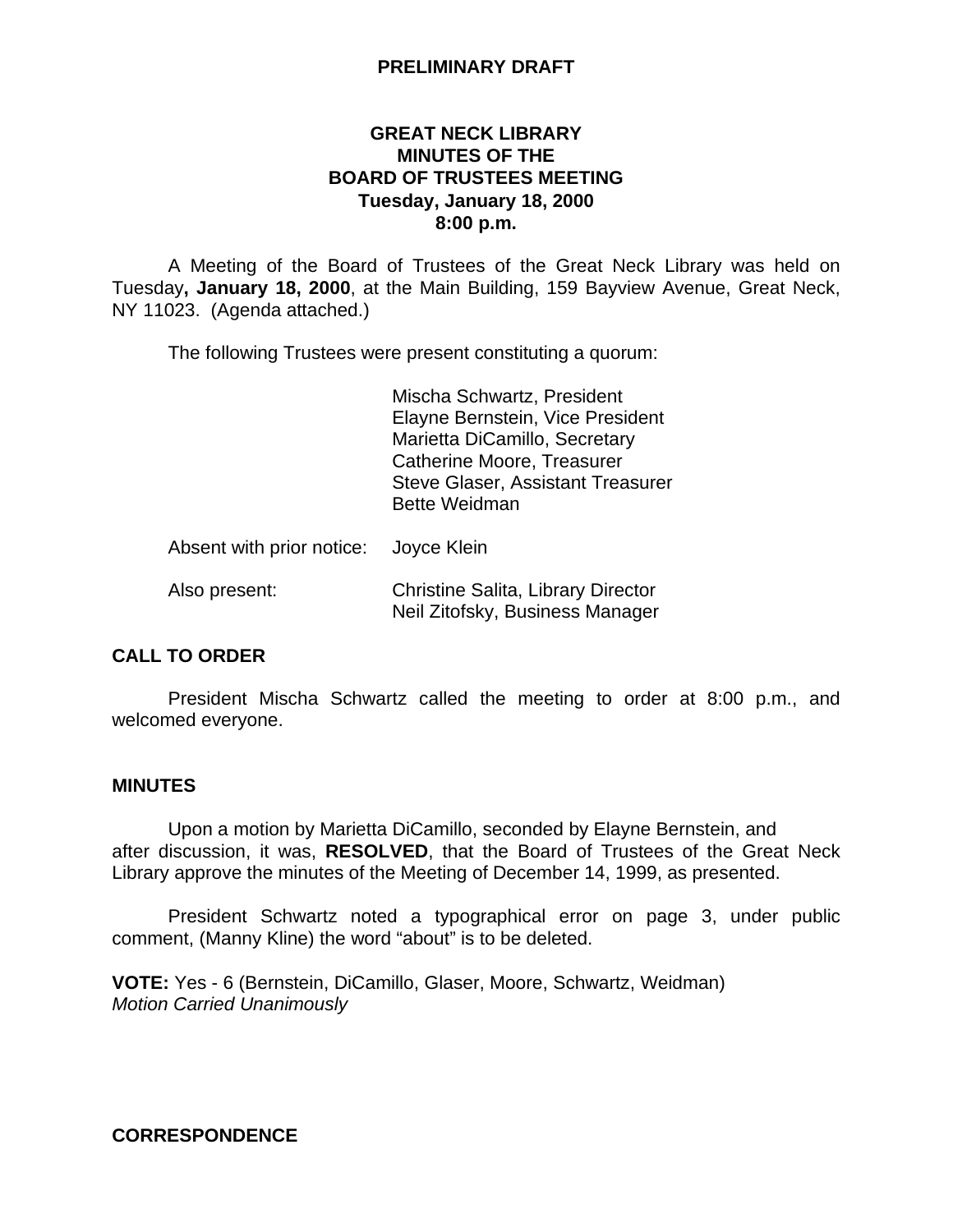Ralene Adler spoke to her letter re: Friends of the Great Neck Library, Code of Ethics, New York State Ethics Commission.

#### **TREASURER'S REPORT**

During the month of December, 1999, revenue received was \$904,711.15. Total expenses were \$802,021.30.

At the close of business, December 31, 1999, total operating fund holdings were \$1,271,421.54 which were on deposit at HSBC and The Bank of New York, in U.S. Treasury Bills, and in Petty Cash funds at Main and the Branches. This sum includes \$22,118.58 in reserves designated for renovations to the Parkville and Lakeville branches.

Additionally, the balance of the Main Building and Special Services fund was \$1,066,645.78; the Automated Library fund was \$119,296.89; the Restricted Gift fund was \$17,377.88; the Branch and Special Services fund was \$197,100.50. These funds totaled \$1,400,421.05 on December 31, 1999.

Upon motion by Catherine Moore, seconded by Bette Weidman, and after discussion, it was, **RESOLVED,** that the Board of Trustees of the Great Neck Library, accept the January 18, 2000, Treasurer's Report with the Personnel Changes of December 15, 1999 through January 18, 2000.

President Schwartz queried the lack of T-Bill interest. Business Manager Zitofsky said that this posting is part of the auditor's year-end adjustment.

Secretary DiCamillo questioned the source of this month's Miscellaneous income in the amount of \$10,778.27. The Business Manager replied that this is the E-Rate credit received from Bell Atlantic.

**VOTE:** Yes - 6 (Bernstein, DiCamillo, Glaser, Moore, Schwartz, Weidman) *Motion Carried Unanimously*

Upon motion by Catherine Moore, seconded by Elayne Bernstein, and after discussion, it was, **RESOLVED,** that the Board of Trustees of the Great Neck Library authorize the Treasurer to pay the persons named in the Check Register dated December 9, 1999, through January 13, 2000, Paid-Checks numbered 1029 and 18627 through 18760, and To-Be-Paid Checks numbered 18761 through 18896, the sums set against their respective names, amounting in the aggregate to \$245,648.90.

**VOTE:** Yes - 6 (Bernstein, DiCamillo, Glaser, Moore, Schwartz, Weidman) *Motion Carried Unanimously*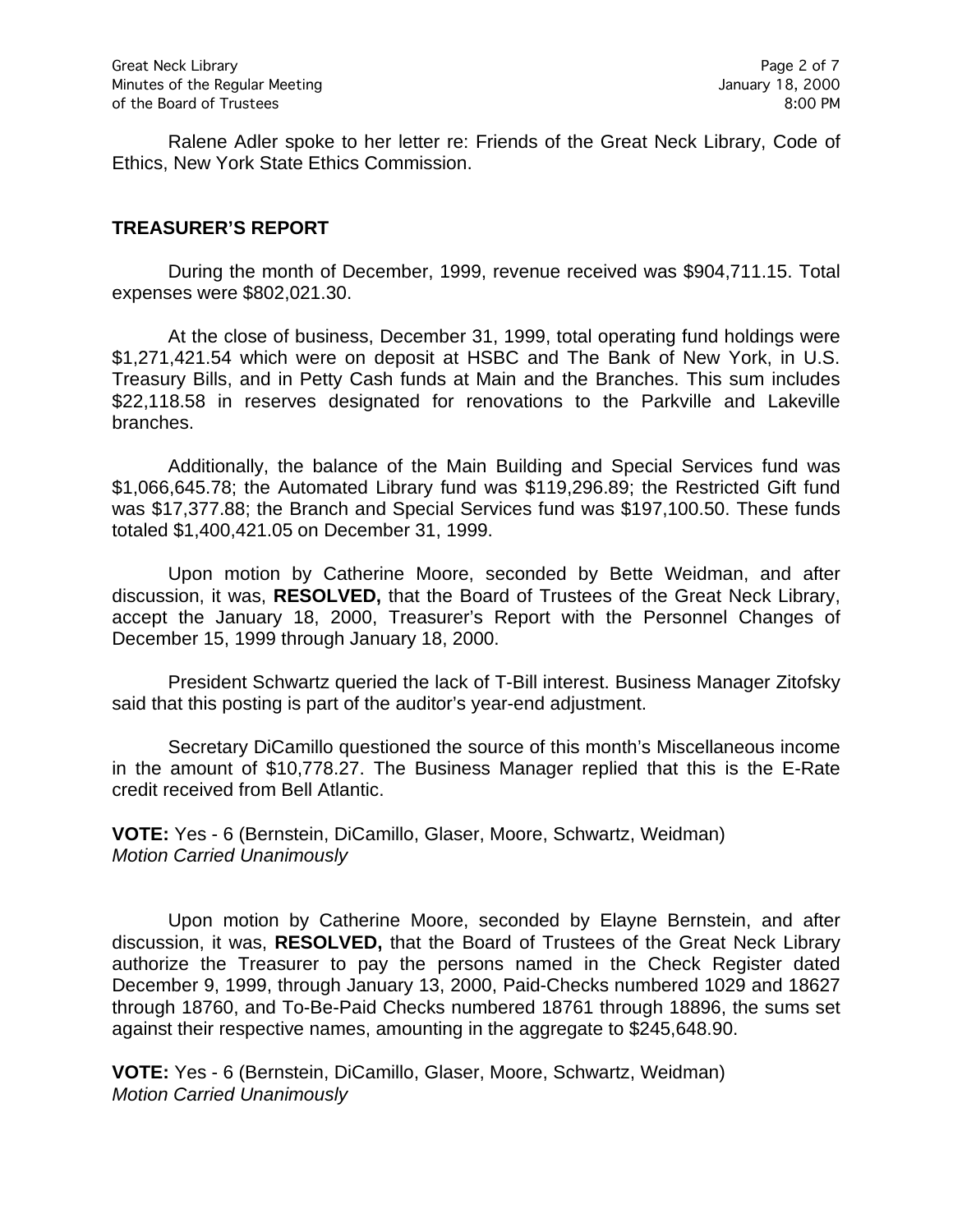#### Budget Line Transfer

Upon motion by Bette Weidman, seconded by Catherine Moore, and after discussion, it was, **RESOLVED,** that the Board of Trustees of the Great Neck Library authorize the transfer of \$22,765.03 from the General Fund to the Branch Renovations Funds, Parkville and Lakeville, in the sums of \$15,422.75 and \$7,342.28 respectively in anticipation of the final payment of outstanding liabilities as per the appended schedule.

President Schwartz noted that discoveries made during construction increased the cost of the project, e.g., additional asbestos abatement at Parkville and upgrading the overhead sprinkler system at Lakeville.

**VOTE:** Yes - 6 (Bernstein, DiCamillo, Glaser, Moore, Schwartz, Weidman) *Motion Carried Unanimously*

Upon motion by Elayne Bernstein, seconded by Bette Weidman, and after discussion, it was, **RESOLVED,** that the Board of Trustees of the Great Neck Library authorize the budget line transfers as set forth in the attached schedule.

**VOTE:** Yes - 6 (Bernstein, DiCamillo, Glaser, Moore, Schwartz, Weidman) *Motion Carried Unanimously*

## **DIRECTOR'S REPORT** (Attached hereto)

Public Comment:

*Karen Rubin: Will the cessation of individual NassauNet accounts affect online service at the Library?*

Director Salita replied that such online service is not impacted.

*Ralene Adler: How is it SuffolkNet can be supported?*

Director Salita explained the development of SuffolkNet as compared with that of NassauNet, with emphasis on the financial contribution each member Library of the Suffolk Cooperative Library System makes to SCLS to support this and other services. Nassau Libraries do not make direct financial contributions to the Nassau Library System.

#### **OLD BUSINESS**

#### Station Branch Redesign: Engagement of Architect, Fund Designation

Upon motion by Elayne Bernstein, seconded by Marietta DiCamillo, and after discussion, it was,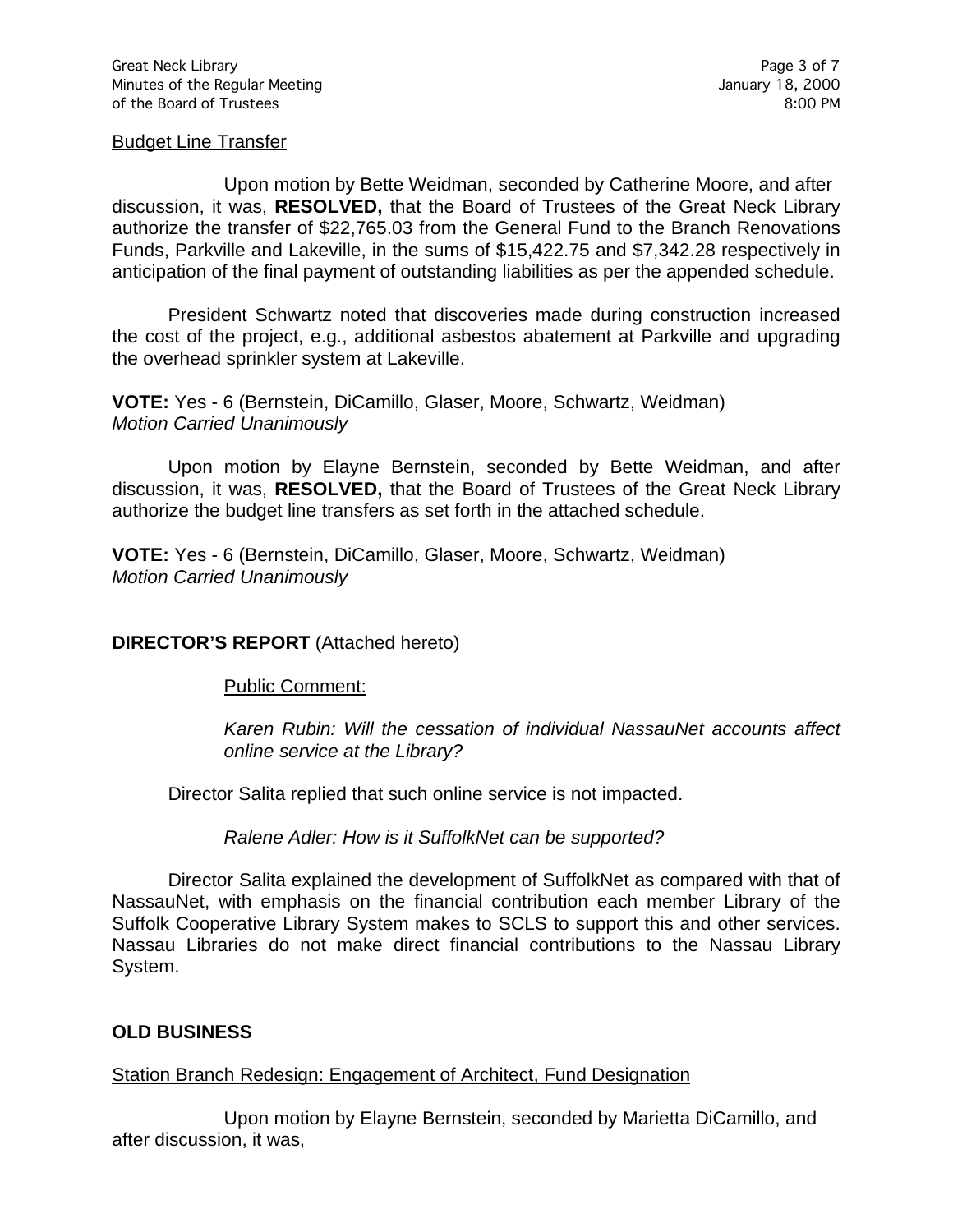**RESOLVED,** that the Board of Trustees of the Great Neck Library retain the services of Architect Todd Harvey of the firm Beatty, Harvey and Associates for the Station Branch Redesign Project at a cost of \$7,500. Funds to come from the Branch and Special Services Fund.

**VOTE:** Yes - 6 (Bernstein, DiCamillo, Glaser, Moore, Schwartz, Weidman) *Motion Carried Unanimously*

Secretary DiCamillo queried if there would be an architectural schematic. The Director replied in the affirmative.

Upon motion by Elayne Bernstein, seconded by Marietta DiCamillo, and after discussion, it was, **RESOLVED,** that the Board of Trustees of the Great Neck Library designate \$70,000 of the Branch and Special Services Fund for the non-architectural costs associated with the Station Branch Redesign Project.

**VOTE:** Yes - 6 (Bernstein, DiCamillo, Glaser, Moore, Schwartz, Weidman) *Motion Carried Unanimously*

### Internet Connection Contract Renewal

Upon motion by Steve Glaser, seconded by Catherine Moore, and after discussion, it was, **RESOLVED,** that the Board of Trustees of the Great Neck Library extend its Internet Service Provider Contract with Applied Theory for the period February 1, 2000, to January 31, 2001, with an upgrade of its fractional T-1 line to a full T-1, at a cost of approximately \$17,000. Funds to come from the Internet Service Provider Budget Line (\$9,000) and the Automated Library Fund (\$8,000).

Director Salita spoke of the importance of upgrading the technological infrastructure of the Library in order to keep pace with the rapidly changing world of information delivery and telecommunications.

**VOTE:** Yes – 6 (Bernstein, DiCamillo, Glaser, Moore, Schwartz, Weidman) *Motion Carried Unanimously*

#### Collective Bargaining Agreement: Extension of Provision

Upon motion by Marietta DiCamillo, seconded by Catherine Moore, and after discussion, it was, **RESOLVED,** that in accordance with the recommendation of the Personnel Committee, the Board of Trustees of the Great Neck Library extend the provisions of Article 10, Section C (3), Paragraph 4, of the Collective Bargaining Agreement between the Great Neck Library and the Great Neck Library Staff Association which expired on December 31, 1999, so that Article 10, Section C (3), Paragraph 4, co-terminates with the Collective Bargaining Agreement on December 31,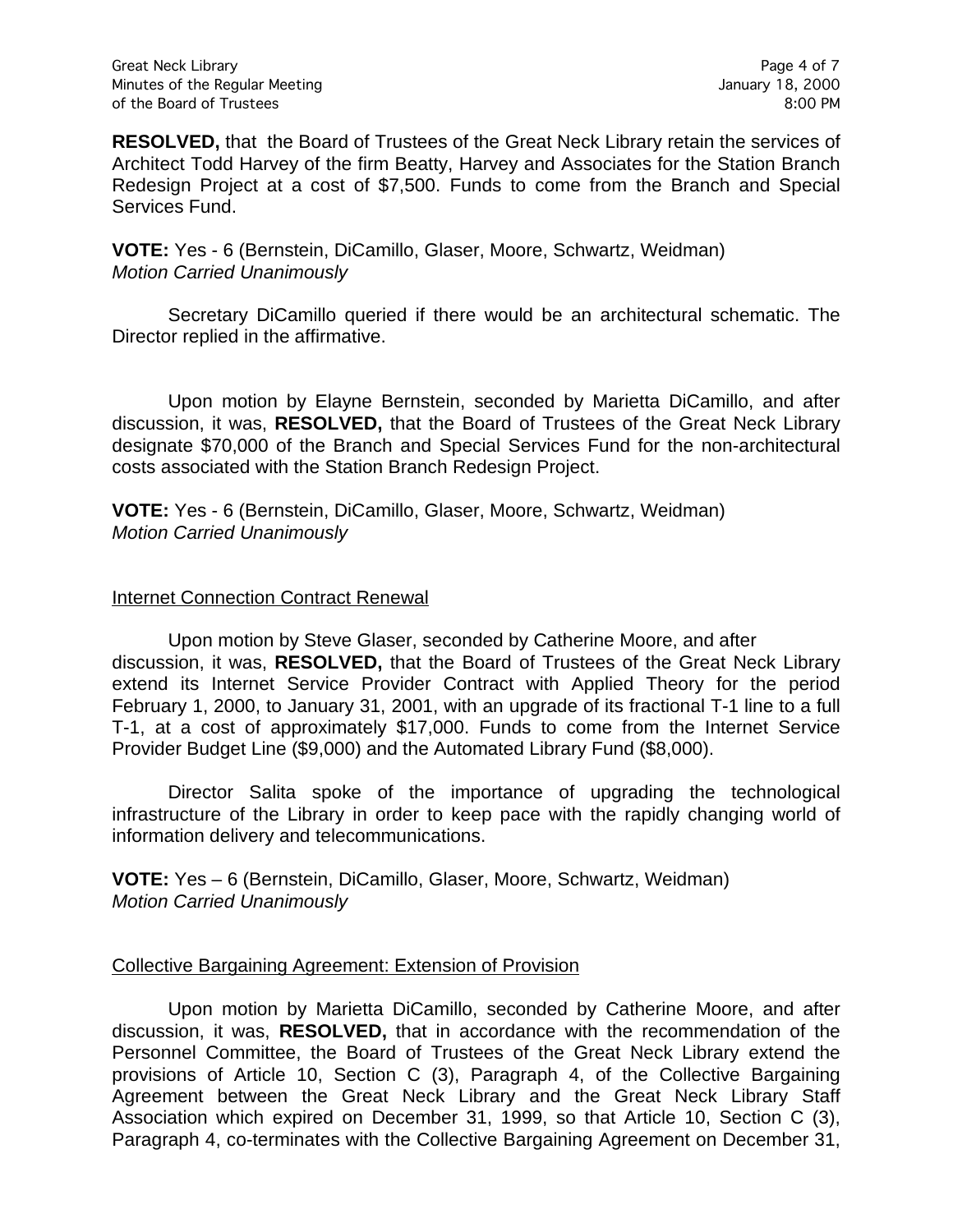2000. Said unilateral alteration of this provision of the Collective Bargaining Agreement is authorized within the Agreement itself.

Director Salita explained the history of this clause, concluding that it had had no detrimental effect on the functioning of the Library.

**VOTE:** Yes - 6 (Bernstein, DiCamillo, Glaser, Moore, Schwartz, Weidman) *Motion Carried Unanimously*

#### Hourly Compensation Rate: Pages

Upon motion by Bette Weidman, seconded by Elayne Bernstein, and after discussion, it was, **RESOLVED,** that in accordance with the recommendation of the Personnel Committee, the Board of Trustees of the Great Neck Library adopt the revised salary schedule for Page I and Page II effective with the commencement of the next payroll period, on January 24, 2000. The hourly rate of Pages currently on staff will be adjusted accordingly. (Salary schedule attached)

Director Salita explained that Pages are not covered within the scope of the Collective Bargaining Agreement. With the Library's compensation scale starting at the minimum wage, the Library was having great difficulty attracting and retaining Pages, especially since many local employers were offering significantly more than the amount offered by the Library. President Schwartz inquired regarding the impact this would have on the budget. Business Manager Zitofsky replied that the annual cost was approximately \$12,000.

*Public Comment: Bill Morrill: does that figure include Worker's Comp., Social Security?*

**VOTE:** Yes - 5 (Bernstein, Glaser, Moore, Schwartz, Weidman). Abstention – 1 (DiCamillo) *Motion carried*

#### **NEW BUSINESS**

At this, his last regular Board meeting, outgoing Trustee Glaser expressed his great appreciation for having had the privilege to serve on the Board of "this great institution" and for having had the great honor of serving as its President. He hoped his fellow trustees believed he discharged his duties to the best of his abilities. He thanked his fellow trustees for the honor of serving with them. In addition, he gave special thanks to Library Director Christine Salita, Arlene Nevens, Lisa Paulo and all the other Library employees he had the "honor and pleasure" to work with over the years.

President Schwartz thanked Trustee Glaser for his five years of dedicated service to the Great Neck Library and the community. Personally, President Schwartz will always be grateful to Trustee Glaser for having spent many hours with him helping